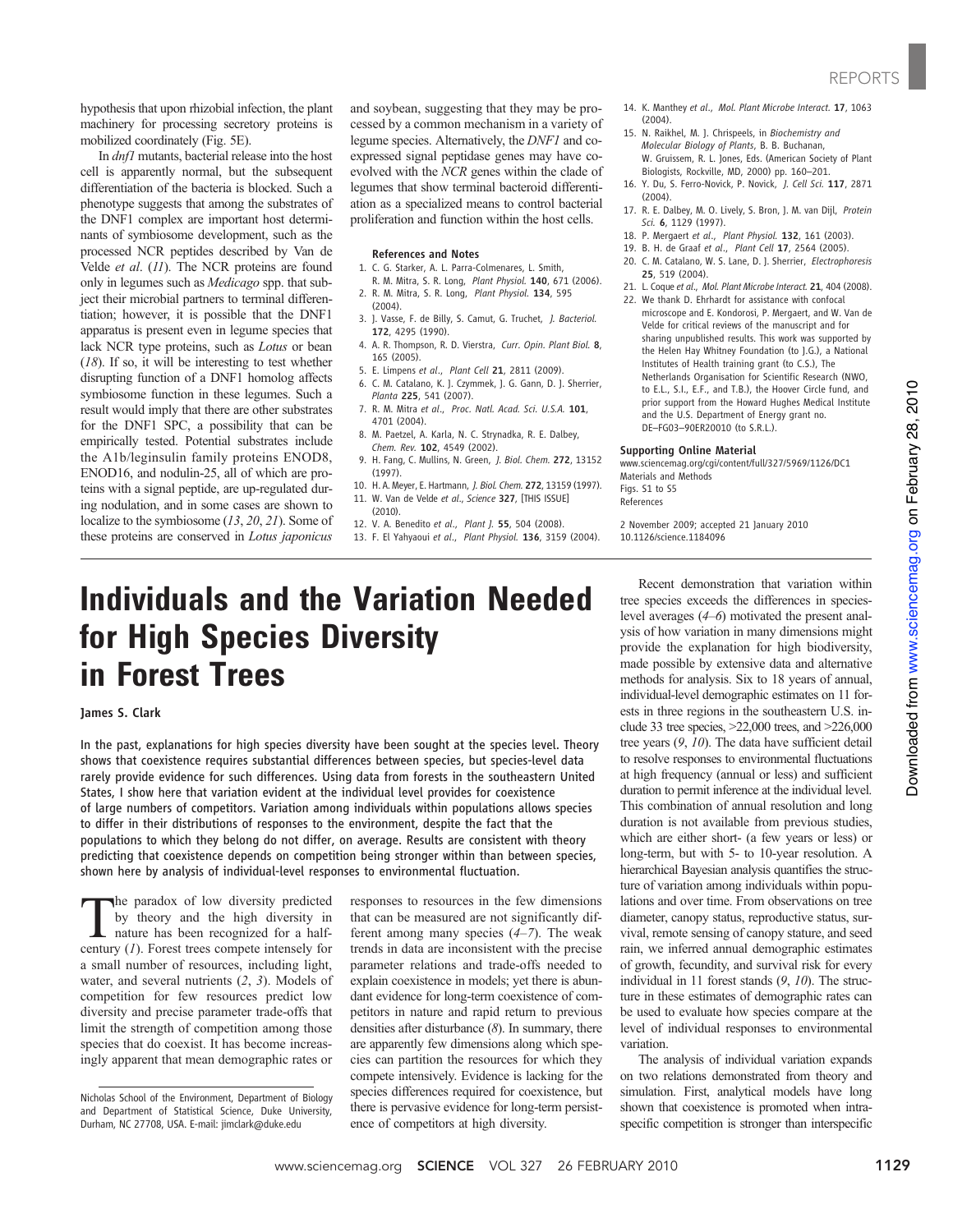# REPORTS

competition (11–13). Simulation studies confirm low diversity of competitors and the prediction that coexistence depends on resource partitioning (13–16). Such criteria for coexistence can be met by trade-offs among species, such as negative correlations in consumption of different resources, colonization versus competitive ability, and lowlight survival versus high-light growth (2). The problem is that most studies do not find such trade-offs. Although trends in data are sometimes consistent with the assumption of trade-offs for a few species within some communities, we still require an explanation for the persistence of large numbers of competing species that do not possess such trade-offs. None of the trade-offs traditionally postulated for trees is evident in the extensive, long-term data sets analyzed here (4, 9).

Second, coexistence is promoted when species differ in how they respond to fluctuations (17). Negative correlation between species in response to environmental fluctuation can promote coexistence (5, 18, 19). For example, a trade-off between growth potential and lowresource tolerance may allow desert annual species to partition variation, with different species benefiting in different years (20). However, many competitors do not show such temporal partitioning. Acer rubrum and Nyssa sylvatica, examples from this analysis, illustrate a general pattern. These species have coexisted in shaded understories throughout the eastern U.S. at least since the early Holocene, but their growth responses are positively correlated across years (Fig. 1A). The responses broadly overlap, with no indication that one experiences high growth when the other does not; at the species level, there is no evidence of partitioning environmental fluctuations in the form of negative correlation. The positive correlation is not surprising for species limited, on average, by the same few resources. This is one example of a large number of species that show no tendency to trade off (9). Thus, the high diversity of southeastern U.S. forests analyzed in this study is not consistent with the prediction that species are negatively correlated in their responses, at least when applied at the species level.

Despite small differences in species means, there is substantial variation within species, and the structure of variation shows that species



Fig. 1. (A) At the species level, growth responses over time overlap broadly [included are median (solid lines) and 95% variation (dashed lines) among individuals], as shown for the example of A. rubrum and N. sylvatica. The correlation between mean species response is high (0.77). (B) Frequency distribution of correlations for intra- (Nyssa:Nyssa, Acer:Acer) and interspecific (Acer:Nyssa) comparisons of growth rate for individuals that occur in the same neighborhoods, defined as 20 m in radius. Although the correlation between species means is high (A), the mean correlations for interspecific comparisons is lower than is the mean for intraspecific comparisons. The lower panels in (B) show examples of low (left) and high (right) correlation between the growth of two individuals.

partition environmental variation in higher dimensions. This can be the case if competition between individuals of the same species is stronger than with individuals of other species, even if there is no apparent trade-off in species mean traits in a few dimensions and also if there is positive correlation in species means over time. To illustrate this concept, I now shift focus from species to individuals. Consider individual variation in a demographic rate, such as growth or fecundity. Individuals responding to environmental variation in similar ways show positive correlation and vice versa (Fig. 1B). Clearly, the negative correlation between individuals shown in the lower-left panel of Fig. 1B is evidence that individuals are responding differently. In the lowerright panel of the same figure, they are responding similarly. However, to promote coexistence, the question is not whether correlations are negative, but rather if correlations are lower when comparing different species. The latter indicates that intraspecific competition will be stronger than interspecific competition. For  $n_A$  and  $n_B$  individuals of two species (denoted by A and B, respectively), there will be  $n_A n_B$  interspecific and  $\frac{1}{2}[n_A (n_A - 1) +$  $n_{\rm B}$  ( $n_{\rm B}$  – 1)] intraspecific comparisons. For the example in Fig. 1B, histograms of comparisons between individuals of the same species in the same neighborhoods tend toward positive correlation, reflecting similar resource requirements and physiological constraints as the environment varies over time and among sites. If individual-level variation promotes coexistence, correlations involving individuals of different species (Acer:Nyssa) are lower than those between individuals of the same species (Acer:Acer and Nyssa:Nyssa). In more general terms, the strength of competition experienced by an individual i from a neighbor of its own species A exceeds that from a neighbor of species B if  $R_{iA} > R_{iB}$ , where  $R_{iA}$  and  $R_{iB}$  are the correlations between individual i and others of species A and i and others of species B, respectively (10). The more similarity existing between individual i and its own species A (large  $R_{\rm iA}$ ), the more likely it is to coexist with species B, because it experiences stronger competition when its own species A is abundant. Competition can be stronger within than between species, even where correlations between species mean responses are positive (Fig. 1A). This basic relation can be extended to spatial neighborhoods of multiple individuals  $S_{iA}S_{AA}^{-1}S_A > S_{iB}S_{BB}^{-1}S_B$ , where  $S_{iA}$  and S<sub>iB</sub> are the vectors of covariances between growth of individual i and those of  $n_A$  and  $n_B$  competitors of the two species,  $S_{AA}$  and  $S_{BB}$  are the growth covariance matrices for A and B, and  $S_A$  and  $S_B$ are the vectors of growth standard deviations for neighbors of A and B (10).

To determine if the relations between individuals of different species contribute to coexistence, I evaluated correlation and covariance structure for all individuals of all 33 co-occurring species in the 11 forest stands. These species are light-limited in shaded understories and occur on plots that experience annual moisture deficits: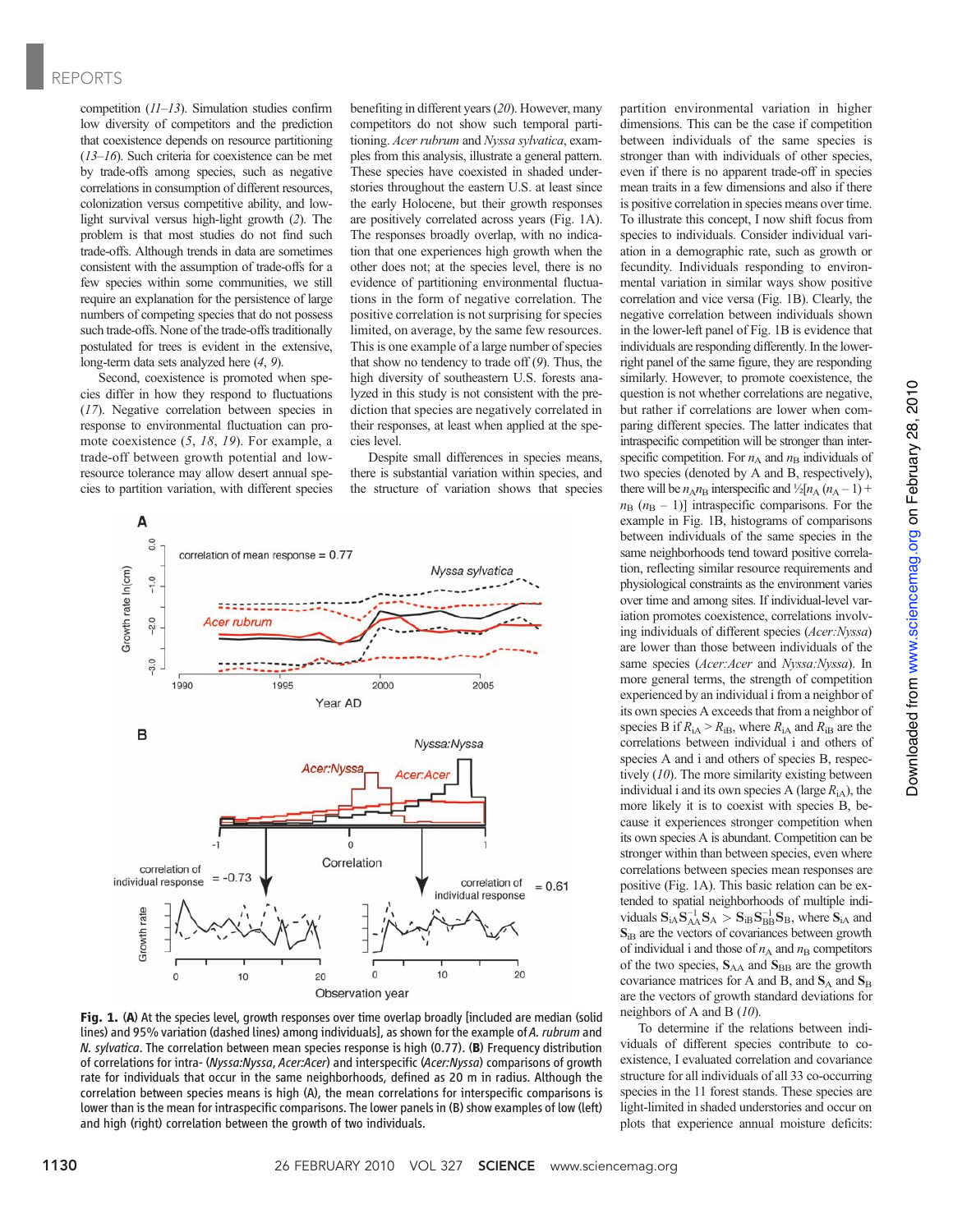They compete both above- and belowground. Individual-level estimates of year-to-year growth and fecundity are available for each tree. The correlation and covariance was determined for every pair of individuals occurring in local neighborhoods of radii 20 m for growth and 60 m for fecundity. These distances represent approximate interaction neighborhoods for growth, which determine resource capture through their effect on tree size, and dispersal, which determines capture of recruitment sites. The qualitative results reported here also hold for much larger neighborhoods.

The analysis confirms that individual responses contribute the species differences that are lacking in species-level comparisons. The vertical axis in Fig. 2 shows the fraction of species-level comparisons in which mean correlations (solid lines) and mean growth or fecundity deviations (dashed lines) were greater when comparing individuals of the same versus different species. Correlations

Fig. 2. Fractions of comparisons consistent with promoting coexistence at the individual level, including correlations ( $R_{iA} > R_{iB}$ ) (solid lines) and conditional responses  $(S_{iA}S_{AA}^{-1}S_{A} >$  $\mathbf{S}_{iB}\mathbf{S}_{B}^{-1}\mathbf{S}_{B}$ ) (dashed lines). For both growth rate (A) and fecundity (B), the majority of values greater than 0.5 indicates that individuals respond more like individuals of their own species, thus focusing intraspecific competition in space and time. Interspecific correlations are weaker, thus providing opportunity for partitioning the environment.

between individuals of different species were lower than those for the same species, for both growth (Fig. 2A) and fecundity (Fig. 2B). As the environment fluctuates, individuals respond in different ways, depending on fine-scale variation in resources such as moisture, nutrients, and light and their genotypic differences. Because individuals are responding in many dimensions, but with more similarity to individuals of the same species than to individuals of different species, intraspecific comparisons have higher correlation than interspecific comparisons. More similar responses translate to stronger competition: Growth influences long-term competitive ability by changing size (and, thus, resource capture), and fecundity determines capture of new recruitment sites.

Although trade-offs evident at the species level do not explain coexistence, species partition the environment without showing species-level correlations. Responses can differ between species, even if species mean responses in a few observable dimensions do not differ (Fig. 1A). If individuals of each species exploit variation in many dimensions in different ways, then specieslevel analysis misses the factors responsible for coexistence. The individual level dominates species interactions, because the few environmental axes that are measured account for only a small fraction of the variation between species (4). For example, two species may be limited by moisture, but they differ in their capacity to exploit high moisture versus tolerate extended drought (21). Species-level comparisons can show both species increasing in wet years (positive correlation), whereas each is actually competing more with individuals of its own species, depending on moisture variation in space and time. On average, both species benefit in wet years, but it is not the same individuals that are benefiting and not to the same degree on sites with differing moisture